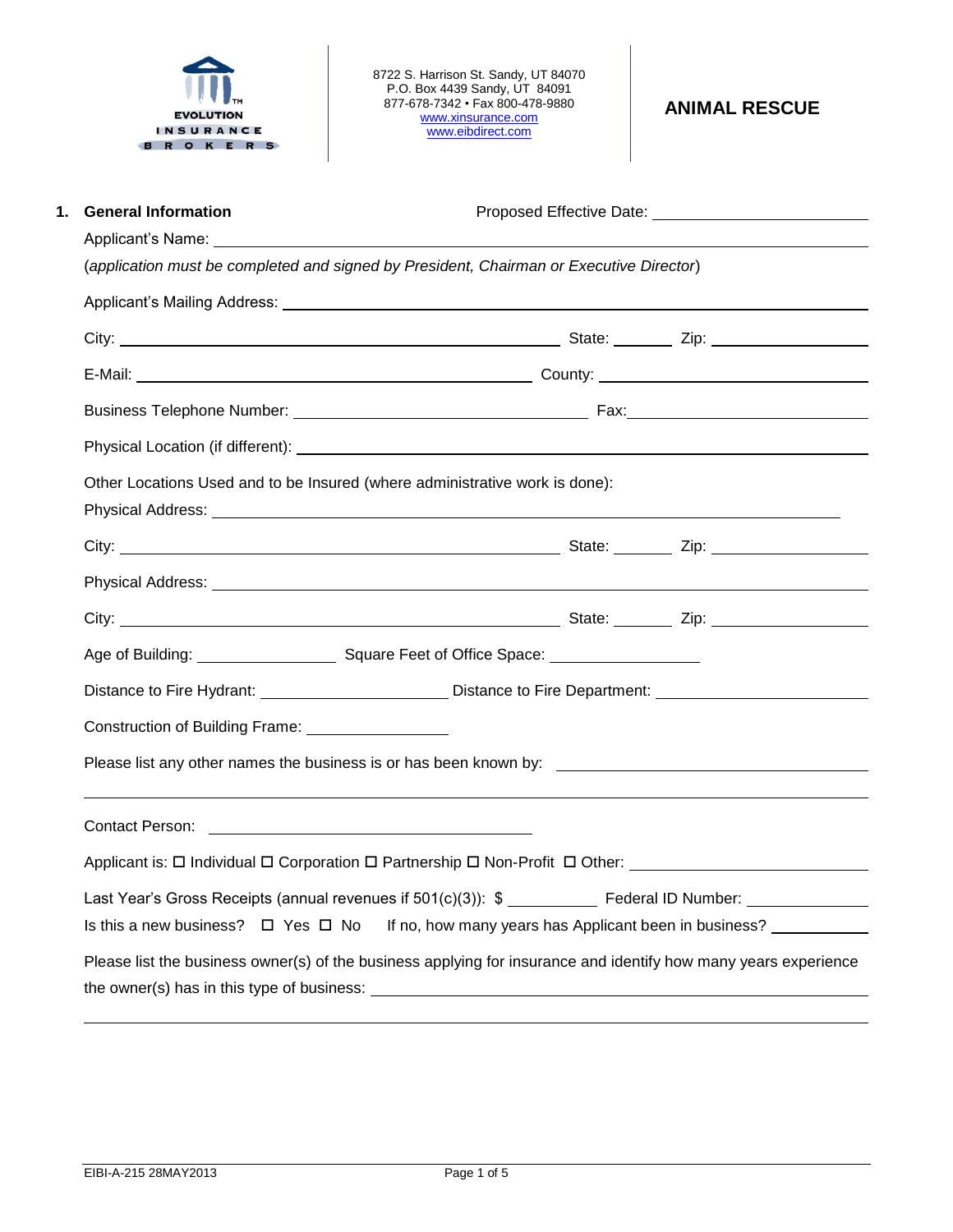# **2. Insurance History**

Who is your current insurance carrier (or your last if no current provider)?

Provide name(s) for all insurance companies that have provided Applicant insurance for the last three years:

|                        | Coverage: | Coverage: | Coverage: |
|------------------------|-----------|-----------|-----------|
| Company Name           |           |           |           |
| <b>Expiration Date</b> |           |           |           |
| Annual Premium         | S         | ۰D        | Ψ         |

Has the Applicant ever had a claim?  $\Box$  Yes  $\Box$  No If yes, please explain:  $\Box$ 

Attach a five year loss/claims history, including details. (REQUIRED) Have you had any incident, event, occurrence, loss, or Wrongful Act prior to the inception of this Policy, which might give rise to a Claim?  $\Box$  Yes  $\Box$  No

If yes, please explain:

Has the Applicant or anyone on the Applicant's behalf, attempted to place this risk in standard markets?

Yes No

If the standard markets are declining placement, please explain why:

### **3. Desired Insurance**

#### **Note: No coverage can be quoted for commercial operations.**

# **Limit of Liability (with per person sub-limit):**

- \$25,000 per person / \$50,000 per accident / \$100,000 aggregate
- \$50,000 per person / \$100,000 per accident / \$200,000 aggregate
- \$100,000 per person / \$200,000 per accident / \$400,000 aggregate
- \$150,000 per person / \$200,000 per accident / \$500,000 aggregate
- □ Other:

# **Limit of Liability (with no per person sub-limit):**

- \$50,000 per accident / \$100,000 aggregate
- □ \$100,000 per accident / \$200,000 aggregate
- □ \$250,000 per accident / \$500,000 aggregate

**Self Insured Retention (SIR):** □ \$1,000 (Minimum) □ \$1,500 □ \$2,500 □ \$5,000 □ \$10,000

Note: Higher SIRs will generally reduce the premium charged, but SIRs of \$2,500 or greater must be accompanied by proof of the Applicant's ability to pay that SIR amount (i.e. last year's tax return forms).

### **4. Volunteer Information**

- a. Do you have Volunteers?  $\Box$  Yes  $\Box$  No If yes, how many Volunteers:
- b. What kind of training do you provide for your volunteers?

c. Length of training period for volunteers: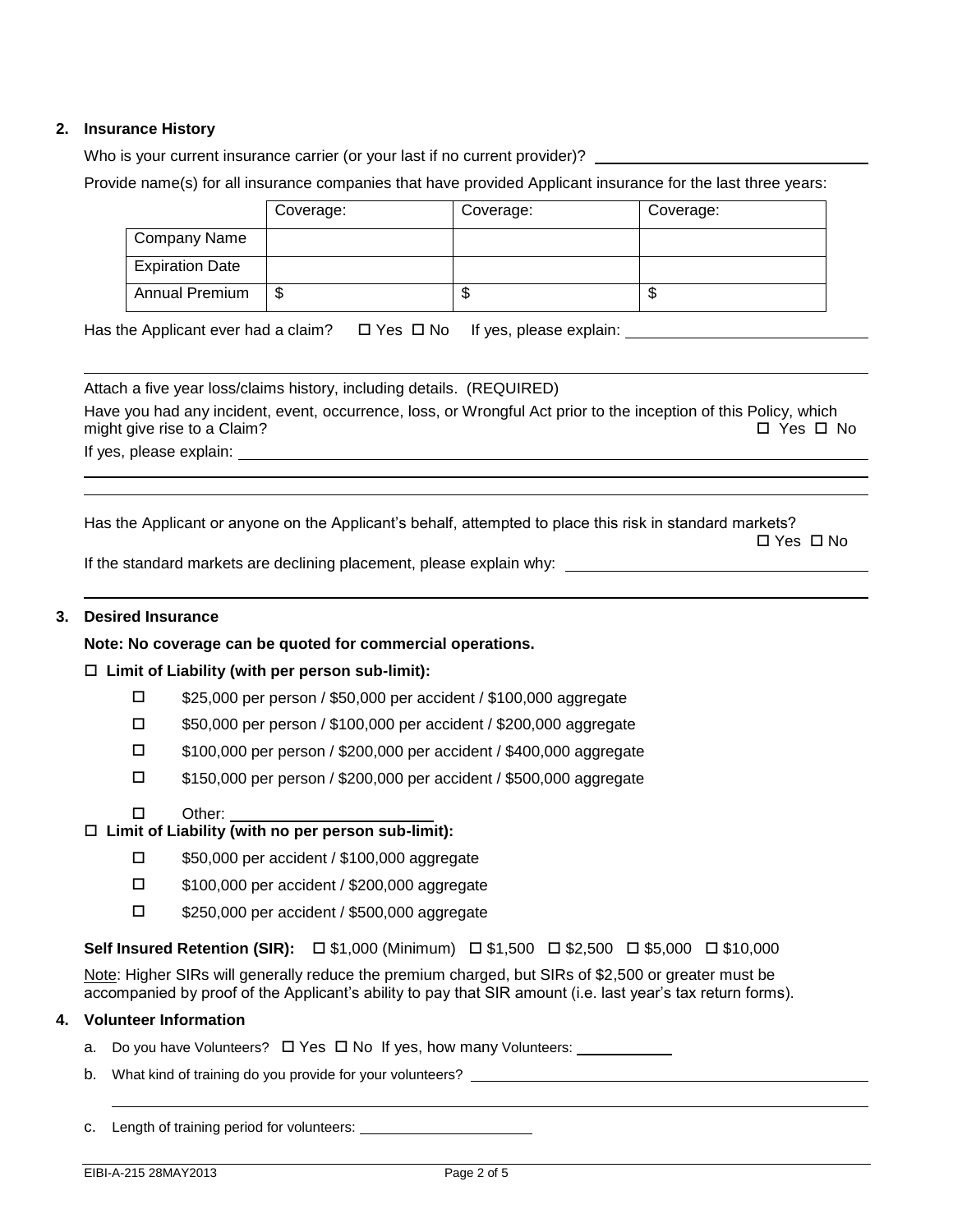|    | d.       | Do your volunteers sign a hold harmless waiver:                                                                                                                                                                                | $\Box$ Yes $\Box$ No |  |  |
|----|----------|--------------------------------------------------------------------------------------------------------------------------------------------------------------------------------------------------------------------------------|----------------------|--|--|
|    | е.       | Is there a Volunteer Procedure Manual in place?                                                                                                                                                                                | □ Yes □ No           |  |  |
|    | f.       | Do you require any background experience in the animal care field for volunteers?                                                                                                                                              | $\Box$ Yes $\Box$ No |  |  |
|    | g.       | What is the age limitation for volunteers?                                                                                                                                                                                     |                      |  |  |
|    | h.       | Do you require a Parent or Guardian to sign for volunteers under the age of 18?                                                                                                                                                | $\Box$ Yes $\Box$ No |  |  |
|    | i.       | Do you require a Parent or Guardian to be present with under age volunteer when doing volunteer duties?                                                                                                                        |                      |  |  |
|    |          |                                                                                                                                                                                                                                | $\Box$ Yes $\Box$ No |  |  |
|    | j.       | Do you do obedience training?                                                                                                                                                                                                  | $\Box$ Yes $\Box$ No |  |  |
|    | k.       | Are animals trained by you?                                                                                                                                                                                                    | □ Yes □ No           |  |  |
|    | I.       | Are animal owned by you?                                                                                                                                                                                                       | $\Box$ Yes $\Box$ No |  |  |
|    | m.       | If Yes, do you have a Liability Waiver signed?<br>Do you offer training to the public? $\Box$ Yes $\Box$ No                                                                                                                    | $\Box$ Yes $\Box$ No |  |  |
|    | n.       | Do you offer a Spay/Neuter Program to the public?                                                                                                                                                                              | $\Box$ Yes $\Box$ No |  |  |
|    | о.       | Do you have certified therapy dogs? $\Box$ Yes $\Box$ No If yes, how many?                                                                                                                                                     |                      |  |  |
|    | p.       | Do you have adoption forms with Hold Harmless Waiver?                                                                                                                                                                          | $\Box$ Yes $\Box$ No |  |  |
|    | q.       | Do you have any people you pay Perdiem?                                                                                                                                                                                        | $\Box$ Yes $\Box$ No |  |  |
|    | r.       | Do you have any people you sub-contract?                                                                                                                                                                                       | $\Box$ Yes $\Box$ No |  |  |
|    | s.       | Do you use pet stores as a source for adoptions? $\Box$ Yes $\Box$ No                                                                                                                                                          |                      |  |  |
|    |          | (If so, please complete the Supplemental Pet Store Application portion of the form below)                                                                                                                                      |                      |  |  |
|    | t.       | Do you operate in more than one state? $\Box$ Yes $\Box$ No If so, how many?                                                                                                                                                   |                      |  |  |
|    | u.       |                                                                                                                                                                                                                                |                      |  |  |
|    |          |                                                                                                                                                                                                                                |                      |  |  |
|    | v.       |                                                                                                                                                                                                                                |                      |  |  |
|    |          |                                                                                                                                                                                                                                |                      |  |  |
|    |          | <b>Evaluation Procedures on Rescued Animals</b>                                                                                                                                                                                |                      |  |  |
| 5. | а.       | How are animals evaluated? Letters and the second contract of the second contract of the second contract of the second contract of the second contract of the second contract of the second contract of the second contract of |                      |  |  |
|    |          |                                                                                                                                                                                                                                |                      |  |  |
|    | b.       |                                                                                                                                                                                                                                |                      |  |  |
|    |          |                                                                                                                                                                                                                                |                      |  |  |
|    | c.       | Are animals still placed if there is aggression towards People? $\Box$ Yes $\Box$ No Other Animals? $\Box$ Yes $\Box$ No                                                                                                       |                      |  |  |
|    | d.       |                                                                                                                                                                                                                                |                      |  |  |
|    |          |                                                                                                                                                                                                                                |                      |  |  |
|    | е.<br>f. | Who makes the decision if the animal has to be euthanized? Letter and the state of the state of the state of the state of the state of the state of the state of the state of the state of the state of the state of the state |                      |  |  |
|    |          | If you have an animal that is a known biter, do you place it up for adoption? $\Box$ Yes $\Box$ No                                                                                                                             |                      |  |  |
|    | g.       |                                                                                                                                                                                                                                |                      |  |  |
|    |          | Where do you get your animals from who are taken into your rescue? $\Box$ Rescues Shelters, $\Box$ Private Pet Owners,                                                                                                         |                      |  |  |
| 6. |          | <b>Foster Care Information</b>                                                                                                                                                                                                 |                      |  |  |
|    | а.       |                                                                                                                                                                                                                                |                      |  |  |
|    | b.       |                                                                                                                                                                                                                                |                      |  |  |
|    | c.       | Is there an application that foster homes must complete? $\Box$ Yes $\Box$ No If yes, please attach a copy.                                                                                                                    |                      |  |  |
|    | d.       | Do you have them sign a Hold Harmless Waiver?                                                                                                                                                                                  | $\Box$ Yes $\Box$ No |  |  |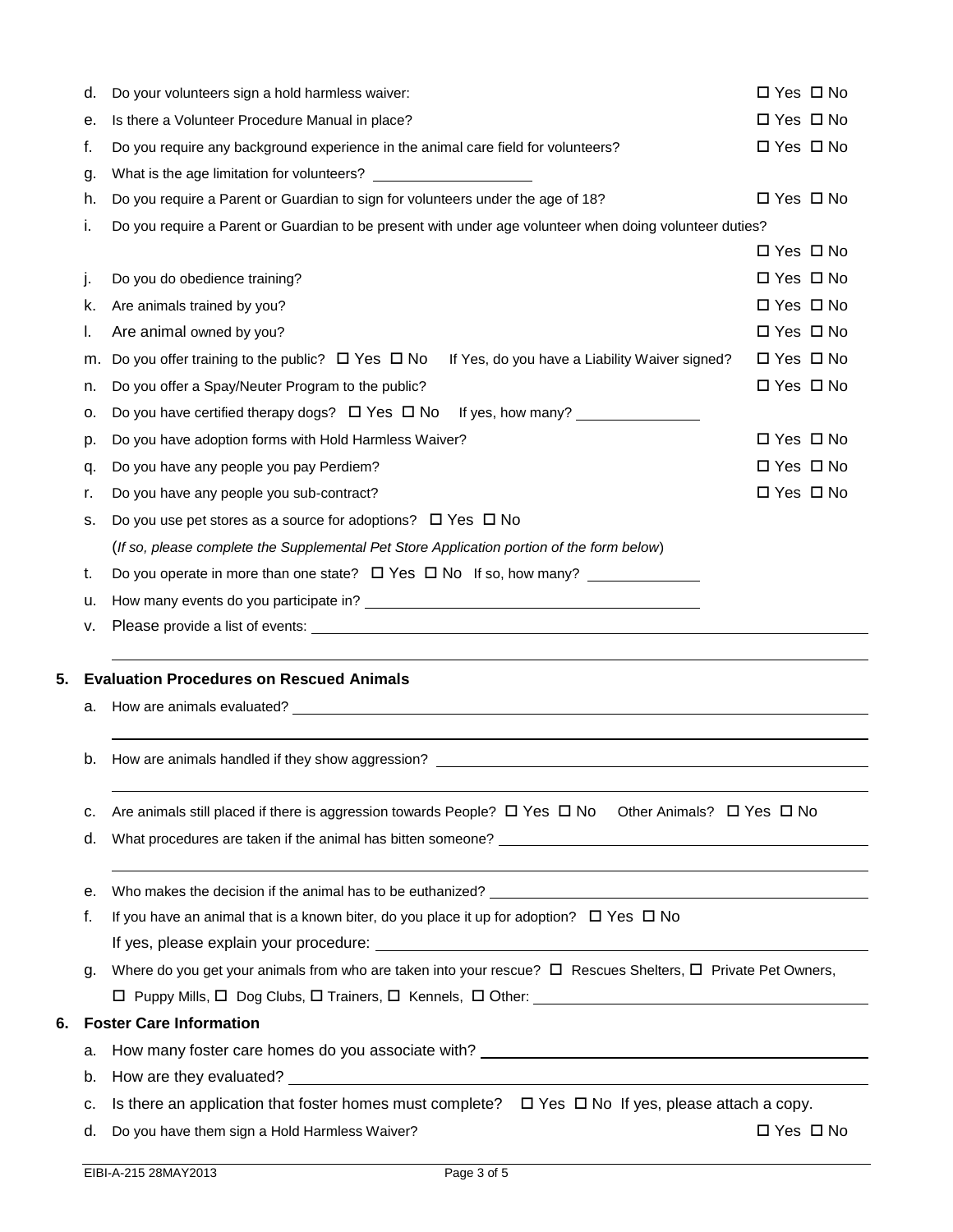|    | е. | Is your foster care applicant a volunteer?                                                                                                                                                                                           | □ Yes □ No           |
|----|----|--------------------------------------------------------------------------------------------------------------------------------------------------------------------------------------------------------------------------------------|----------------------|
|    | f. | What kind of training is provided for foster homes?<br>The manufacturer of the contract of the contract of the contract of the contract of the contract of the contract of the contract of the contract of the contract of the c     |                      |
|    |    |                                                                                                                                                                                                                                      |                      |
|    | g. | Do you place a dog/cat into foster care before you evaluate for temperament or aggression?                                                                                                                                           | $\Box$ Yes $\Box$ No |
|    | h. | Do you place your rescue dogs/cats into a foster home who have children?                                                                                                                                                             | $\Box$ Yes $\Box$ No |
|    |    |                                                                                                                                                                                                                                      |                      |
|    | i. | How much past experience in the animal care field do you require your foster home to have?                                                                                                                                           |                      |
|    | j. | When a foster goes on vacation, what happens to the foster dog or cat?                                                                                                                                                               |                      |
|    | k. | Do you allow your foster home to keep an animal that is unadoptable to the public?                                                                                                                                                   | $\Box$ Yes $\Box$ No |
| 7. |    | Supplemental application for organizations who use pet stores for off-site adoptions                                                                                                                                                 |                      |
|    |    | Store Name: <u>example and a series of the series of the series of the series of the series of the series of the series of the series of the series of the series of the series of the series of the series of the series of the</u> |                      |
|    |    | Physical Address: Note and the Contract of the Contract of the Contract of the Contract of the Contract of the                                                                                                                       |                      |
|    |    |                                                                                                                                                                                                                                      |                      |
|    |    |                                                                                                                                                                                                                                      |                      |
|    |    |                                                                                                                                                                                                                                      |                      |
|    |    |                                                                                                                                                                                                                                      |                      |
|    |    | Distance to Fire Hydrant: ________________________________Distance to Fire Department: _______________________                                                                                                                       |                      |
|    |    | Construction of Building Frame: ___________________                                                                                                                                                                                  |                      |
|    | a. | Do you house animals at the store on a full-time basis?                                                                                                                                                                              | □ Yes □ No           |
|    |    | If yes, number of cats? _____________ number of dogs? ____________                                                                                                                                                                   |                      |
|    |    |                                                                                                                                                                                                                                      |                      |
|    | b. | Who maintains the care of animals? The state of an intervals of the state of an image of an image of an image of $\sim$                                                                                                              |                      |
|    | c. | Do you take animals to the pet store for one day adoptions? $\Box$ Yes $\Box$ No                                                                                                                                                     |                      |
|    |    | If yes, number of cats? _____________ number of dogs? __________________________                                                                                                                                                     |                      |
|    | d. |                                                                                                                                                                                                                                      |                      |
|    | е. |                                                                                                                                                                                                                                      |                      |
|    | f. | What supervision is provided at the adoptions?                                                                                                                                                                                       |                      |
|    | g. | Do you have written procedures in place for volunteers or employees who oversee the adoption?                                                                                                                                        | $\Box$ Yes $\Box$ No |
|    |    | If yes, please attach a copy.                                                                                                                                                                                                        |                      |
|    | h. | What kind of training & education do you provide for your volunteers or employees in regards to "A Safe Adoption Event"?                                                                                                             |                      |
|    |    |                                                                                                                                                                                                                                      |                      |
|    | i. | Are signs posted on cages "Warning to Keep Hands/Fingers Out"?                                                                                                                                                                       | □ Yes □ No           |
|    | j. | Are dogs leashed when outside of cages/crates?                                                                                                                                                                                       | □ Yes □ No           |
|    | k. | Is there a designated area roped off to keep the public from interacting with the animals?                                                                                                                                           | □ Yes □ No           |